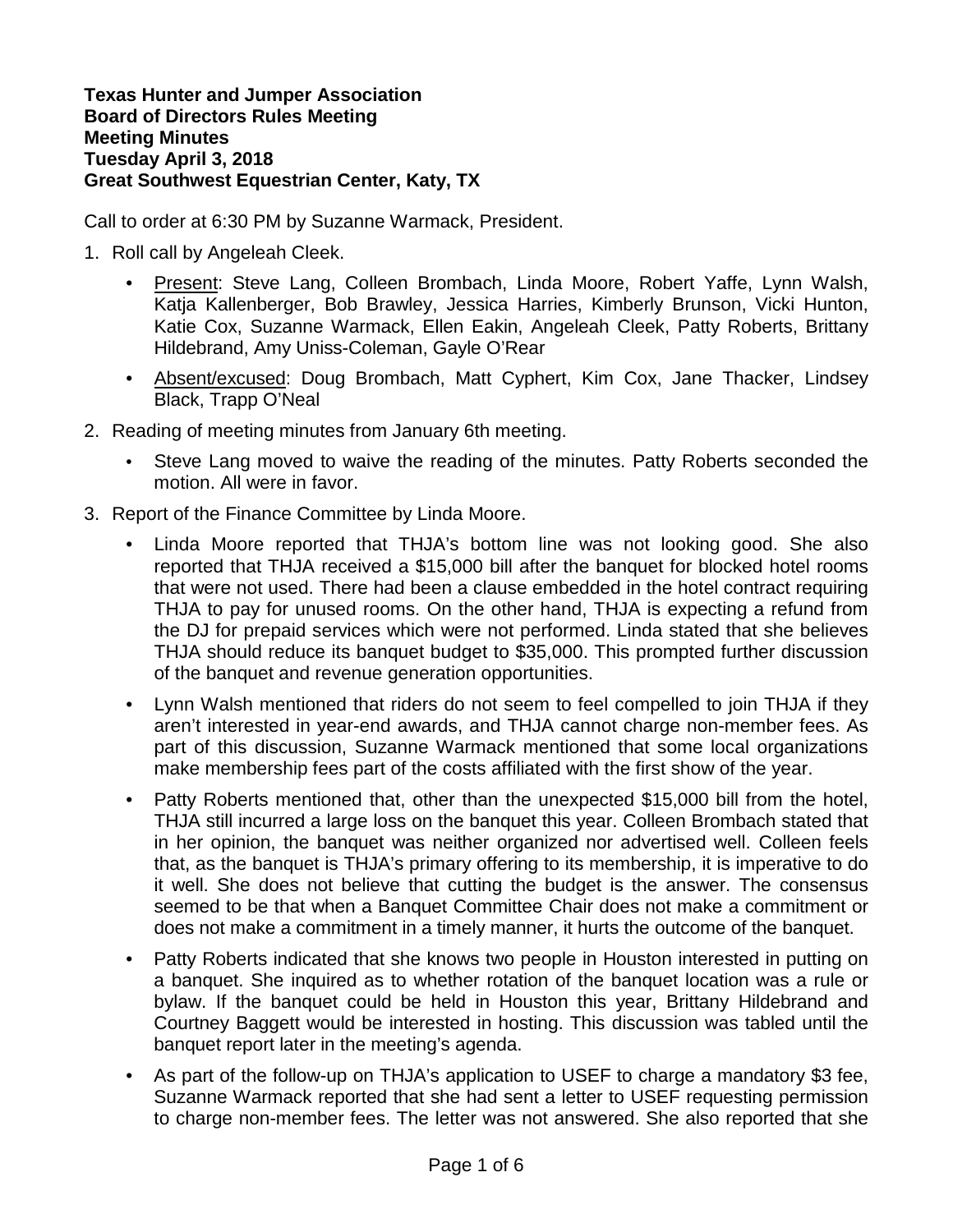had spoken with Lisa Owens and Bill Moroney from USEF. They indicated that, upon submission and approval of an application, THJA could begin charging a competition fee to all participants as early as December 1st. They also indicated that, in furtherance to the application, THJA would be required to submit certain financial information and to designate a specific use for the funds to be collected. They provided examples of specified purposes including: (i) funding for educational events and (ii) funding for grants to riders qualified for medal finals, Young Riders, etc. to pay travel expenses.

- Jessica Harries questioned why the course of action discussed at the prior meeting was not taken. She stated that although the board had voted to fill out the application for a fee charged to all participants, Suzanne Warmack had instead again requested permission to charge non-member fees.
- Bob Brawley insisted that as a democratic body representing the membership, it is imperative that the board act based on votes. The board voted as a body to request a \$3 fee for all participants rather than a \$10 non-member fee. Suzanne Warmack agreed to act based on the vote of the board moving forward.
- Bob Brawley moved that THJA move forward with the prior passed motion to request a \$3 competition fee charged to all entries. Katie Cox seconded the motion. Colleen Brombach requested that Bob's motion be amended such that before moving forward with the application, Suzanne will contact USEF to inquire as to whether a fee with the purpose of funding THJA's annual award banquet would be considered favorably. Bob Brawley amended his motion. All were in favor.
- Vicki Hunton suggested that if funding the awards banquet would not be considered favorably as a purpose for the fee, THJA could use the fee for educational programs or clinics and charge non-members to attend such clinics but allow members to attend at no cost. Patty Roberts wondered whether THJA would be allowed to charge anyone to attend the clinics if the fee was intended to fund them. Bob Brawley pointed out that clinics could be conducted at a relatively low cost if held at horse shows.
- As part of a follow-up regarding THJA's consideration of a tax status change, Suzanne Warmack reported that ABIP suggested a tax attorney review THJA's bylaws to ensure it meets the standards to become a 501(c)(3). After such review, ABIP would charge THJA \$2,500 to complete the appropriate filings on its behalf. The consensus was that if we had an attorney involved to assist, we could likely file ourselves. Steve Lang moved that THJA seek to hire a tax attorney with a budget of \$5,000. Patty Roberts seconded the motion. All were in favor.
- Linda Moore moved that THJA close its account at Jacksboro National Bank titled "Banquet Account" as all business can be run through THJA's primary checking account. Robert Yaffe seconded the motion. All were in favor.
- 4. Report of the Rule Book Committee.
	- Angeleah Cleek requested confirmation of the members of the Rule Book Committee. She stated that Suzanne Warmack had informed her that Linda Moore and Gayle O'Rear should have been reflected as members of the Rule Book Committee. Linda and Gayle agreed that they were members of the committee. Angeleah Cleek agreed to update the committee list. Matt Cyphert was removed from the Rule Book Committee.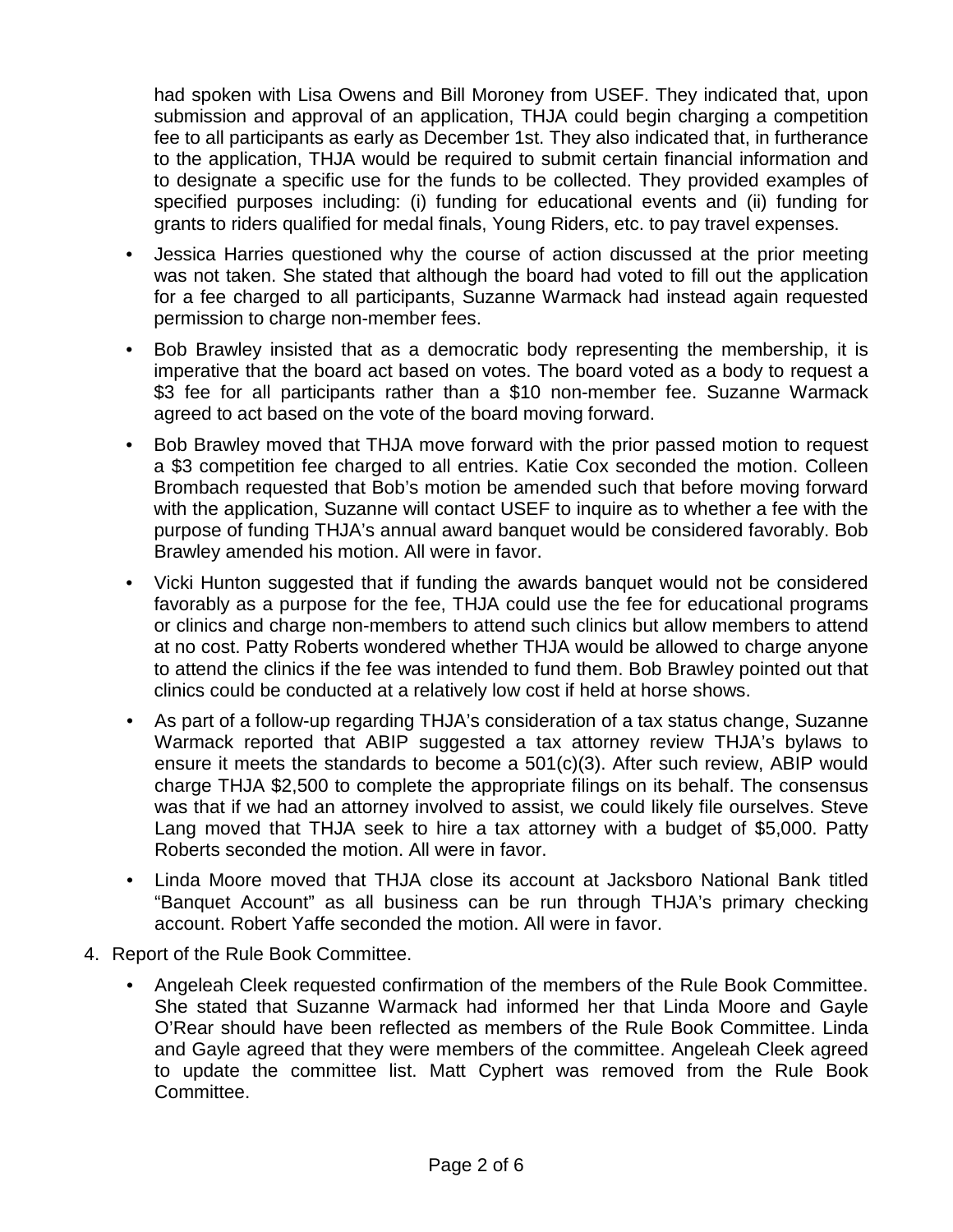- As Jane Thacker was not in attendance, rule book updates discussed in the prior meeting (related to typographical errors, 3'3" Amateur Owner, and Children's Hunter Pony) could not be confirmed.
- Bob Brawley reported that the new equitation class offerings discussed at the prior meeting were already put into place by Great Southwest Equestrian Center without THJA's involvement. Amy Uniss indicated that GSEC had decided to move forward with the program because (i) Brookside Pine was willing to sponsor the class offerings and (ii) THJA was not going to be able to put specifications into effect until 2019. Bob Brawley expressed the desire to meet with Amy to obtain feedback on how the program was working such that THJA could combine its efforts with those of GSEC and Brookside Pine.
- Suzanne Warmack moved that THJA incorporate GSEC's class specifications for its equitation program into the THJA Rule Book to take effect for the 2019 show year. Vicki Hunton seconded the motion. All were in favor. Angeleah Cleek volunteered to notify Jane Thacker of the motion so that the updates could be made.
- 5. Report of the Nominating Committee by Steve Lang, Katja Kallenberger, and Jessica Harries.
	- The following positions expire at the end of 2018:
		- o 1C Stephen Lang
		- $\circ$  4S Robert Yaffe
		- o 7N Katja Kallenberger
		- o 10AL Matt Cyphert
		- o 13AL Vicki Hunton
		- o 16AL Ellen Eakin
		- o 19AL Jane Thacker
		- o 22AL Lindsey Black
	- Those in attendance (Steve Lang, Robert Yaffe, Katja Kallenberger, Vicki Hunton, and Ellen Eakin) indicated that they intend to renew their positions.
	- Jessica Harries reported that Trapp O'Neal stated to her that he intends to resign. In preparation for his resignation, the members of the nominating committee agreed to assemble a list of people interested in joining the board and present the list at the next meeting.
- 6. Report of the Prize List Review Committee by Linda Moore and Gayle O'Rear.
	- The Prize List Review Committee did not have any items to discuss.
- 7. Report of the Exhibitor Show Standards Committee by Lynn Walsh.
	- Lynn Walsh reported that the May 2017 show at GSEC managed by Robert Barton had received many complaints. She stated that from USEF's perspective, he had not broken any rules, so unfortunately the only consequence for the show's poor management will be reduced future attendance by displeased exhibitors.
	- Amy Uniss stated that she spoke with Robert Barton and indicated that the poor management of the show could not happen again.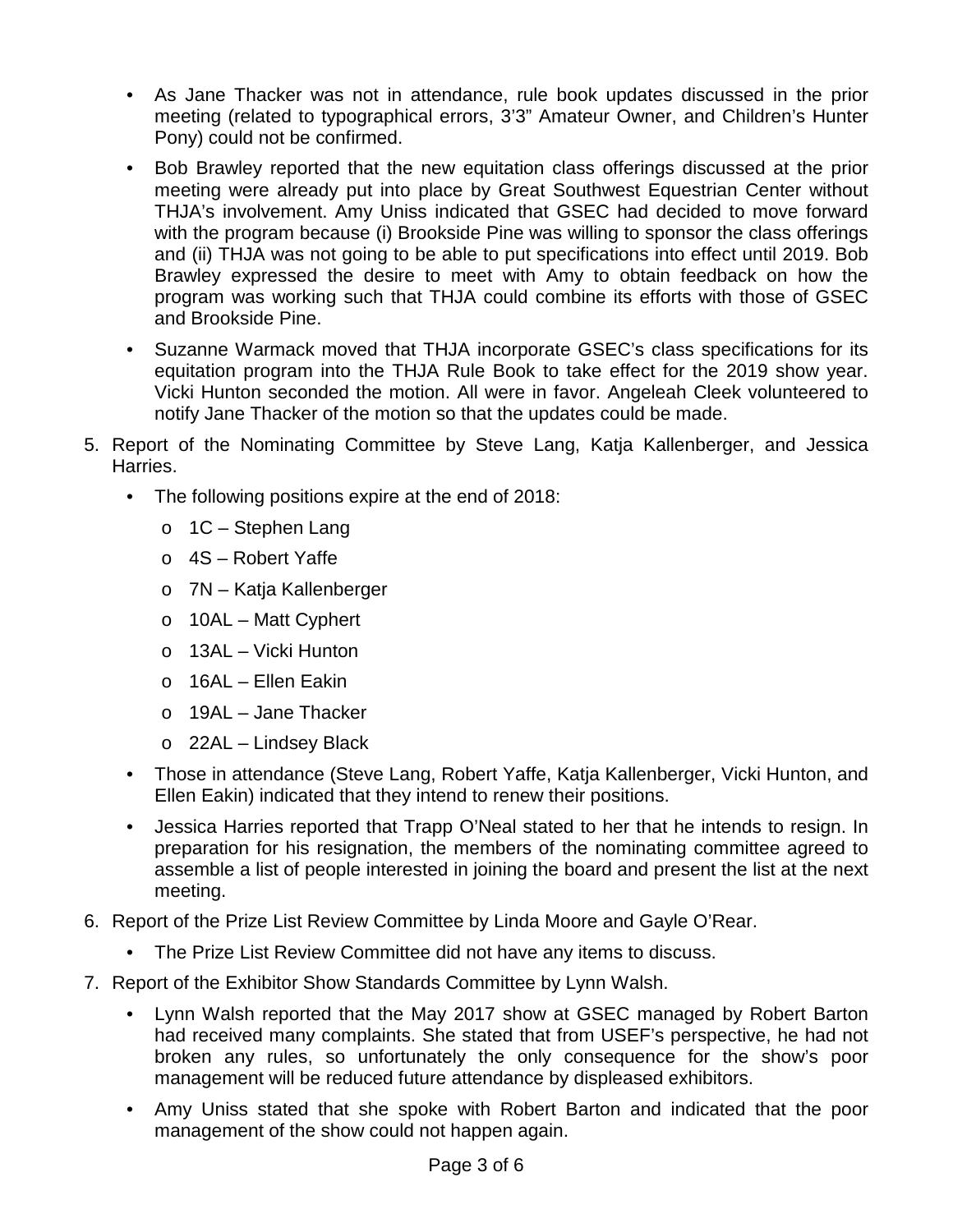- Other than the May 2017 show, Lynn Walsh feels that, in general, show management is listening to what exhibitors want and that shows are improving overall.
- Lynn also mentioned that USEF and USHJA are considering making the requirements for a Premier rating more rigorous such that there will be fewer Premier horse shows. She also reported that, currently, no procedure is in place to ensure that the Premier rating checklist requirements are actually being fulfilled. She stated that USEF and USHJA are considering employing a "secret shopper" style strategy for random audits of the requirements.
- 8. Report of the Sponsorship Committee by Patty Roberts.
	- Patty Roberts indicated that Donn Stewart will be unable to conduct the THJA clinic in May as discussed at the prior meeting. She stated that was contacting other possible clinicians but had not found anyone yet. GSEC has donated the space and the equipment necessary to conduct the clinic on either May 5th or May 12th.
	- Colleen Brombach and Jessica Harries suggested two possible clinicians, and Patty Roberts agreed to contact them.
- 9. Report on the website and information systems by Robert Yaffe.
	- Robert Yaffe reported that THJA currently has 729 members. He stated that this is slightly ahead of where membership stood this time last year.
	- Robert also reported that THJA's web provider had recently failed to renew THJA's security certificate, and, as a result, the website security was down for a few weeks. Robert stated that he intends to switch service providers. He also requested to spend \$499 on software updates needed for the website.
	- Vicki Hunton moved that THJA approve Robert's request to spend \$499 on software updates. Katja Kallenberger seconded the motion. All were in favor.
	- Finally, Robert Yaffe reported that he plans to include a link directing website visitors USEF and USHJA's websites for updates on 2019 rule changes.
- 10. Report on USEF and USHJA News by Patty Roberts and Lynn Walsh.
	- Lynn Walsh discussed the recent overturn of USEF's medication violation charges against Kelly Farmer and Larry Glefke. She stated that this has caused negative publicity for USEF and USHJA as USEF uses its own lab, rather than an independent lab, to conduct its drug tests. Further, the overturn is discouraging for those who actually follow the rules.
	- Lynn also reiterated USEF and USHJA's consideration of increased standards for a Premier horse show rating that she had discussed previously.
	- Patty Roberts reminded that the next section of USEF's rule updates take effect on April 1st. She noted that none of these updates are particularly noteworthy.
- 11.Report of the Membership Committee.
	- Matt Cyphert, who had been appointed chair of the Membership Committee to brainstorm a trainer membership incentive, was not present. As such, there were no items to report.
- 12. Report on the THJA Annual Awards Banquet.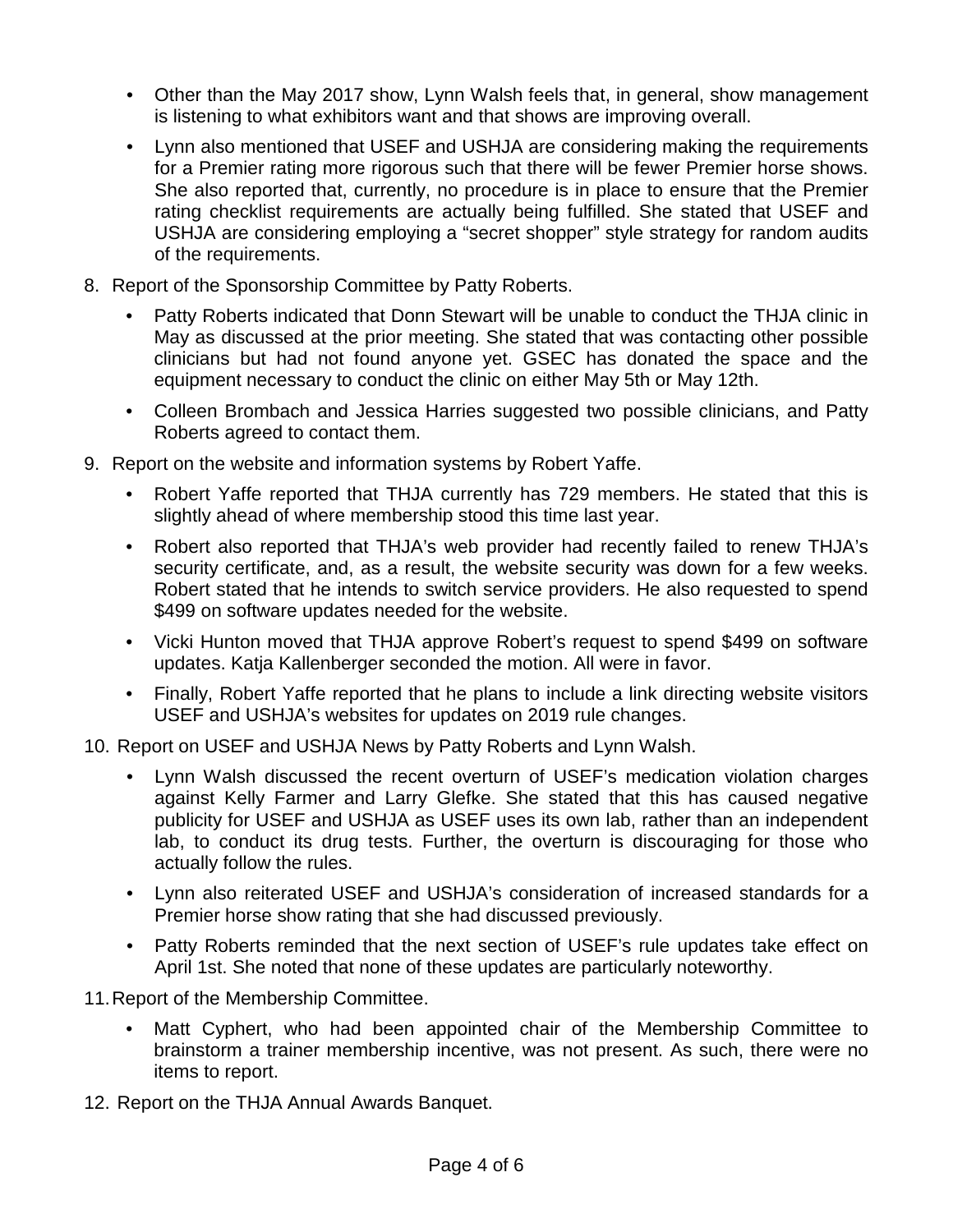- Steve Lang moved that THJA allow the banquet to be chaired and hosted by those most interested and held in the location that best utilizes their talents. Colleen Brombach seconded the motion. All were in favor.
- Angeleah Cleek inquired as to whether this would involve any amendment to the bylaws. Steve Lang amended his motion to reflect that amendments be made to the bylaws if necessary. All were in favor. Gayle O'Rear agreed to research whether the rotation of banquet location was part of THJA's bylaws and make amendments to the extent necessary.
- Suzanne Warmack mentioned that for the upcoming banquet she had researched the Bob Bullock Texas History Museum as a venue. Prices are significantly lower than hotels, and the museum is available on January 5th. She suggested some different activities the museum could facilitate as well. Vicki Hunton moved that Suzanne assemble a full report on this idea and send it to the board by email within two weeks. Katie Cox seconded the motion. All were in favor.
- Patty Roberts requested that Courtney Baggett and Brittany Hildebrand host the awards banquet for the 2019 show year in Houston on January 4, 2020. All were in agreement.

13.Other agenda items:

- a. Follow up on High-Point Award presentation at Pin Oak II 2019 (Lindsey Black).
- b. Status of THJA merchandise by AJ Design (Lindsey Black).
	- As Lindsey Black was not in attendance, neither item a. nor item b. were discussed.
- c. Discussion regarding THJA making a donation toward Brent Workman medical bills.
	- Suzanne Warmack indicated that she had received a communication from Lori Matthews requesting that THJA donate funds for Brent Workman's medical bills.
	- The consensus was that this effort had been covered thoroughly by THJA's membership via the recent fundraising event at Pin Oak. As such, resolution to make a donation did not materialize.
- d. Report on bids for printing and publishing new version of the In & Out by Suzanne Warmack.
	- Suzanne Warmack presented a bid for printing and mailing 2,000 full color magazines. The printing cost was approximately \$4,000 per issue, and the shipping cost was \$0.25 to \$0.30 per magazine depending on weight.
	- Suzanne also indicated that in the past, THJA had incurred costs of \$30,000 per year to print and mail the In & Out in black and white. She highlighted the potential to sell advertising in the new magazine and presented a potential pricing structure.
	- Ellen Eakin moved that THJA continue to research the potential for a new In & Out magazine, create an editorial, and investigate whether there is interest for advertising. Katie Cox seconded the motion. All were in favor.

In determining the date, time, and location of the next meeting, the board proposed the meeting be held via telephone conference. Vicki Hunton, Robert Yaffe, and Ellen Eakin were opposed. All others were in favor.